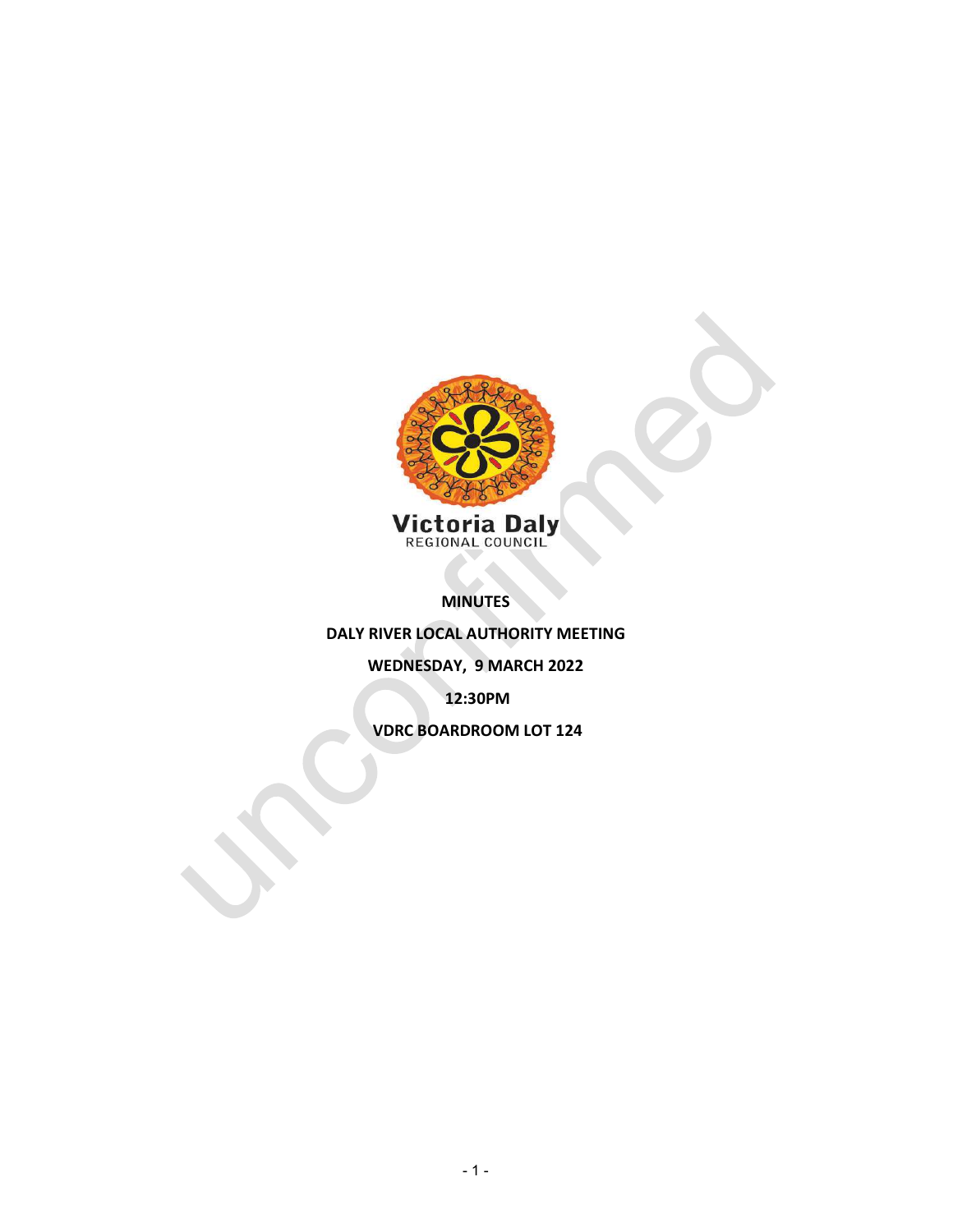

## VICTORIA DALY REGIONAL COUNCIL DISCLAIMER

No responsibility is implied or accepted by the Victoria Daly Regional Council for any act, omission or statement or intimation occurring during Council or committee meetings.

The Victoria Daly Regional Council disclaims any liability for any loss whatsoever and howsoever caused arising out of reliance by any person or legal entity on any such act, omission or statement or intimation occurring during Council or committee meetings.

Any person or legal entity who acts or fails to act in reliance upon any statement, act or omission made in a Council or committee meeting does so at that person's or legal entity's own risk.

In particular and without detracting in any way from the broad disclaimer above, in any discussion regarding any planning application or application for a licence, any statement or intimation of approval made by any member or officer of the Victoria Daly Regional Council during the Course of any meeting is not intended to be and is not taken as notice of approval from the Victoria Daly Regional Council.

The Victoria Daly Regional Council advises that anyone who has any application lodged with the Victoria Daly Regional Council shall obtain and should only rely on WRITTEN CONFIRMATION of the outcome of the application, and any conditions attaching to the decision made by the Victoria Daly Regional Council in respect of the application.

Russell Anderson Chief Executive Officer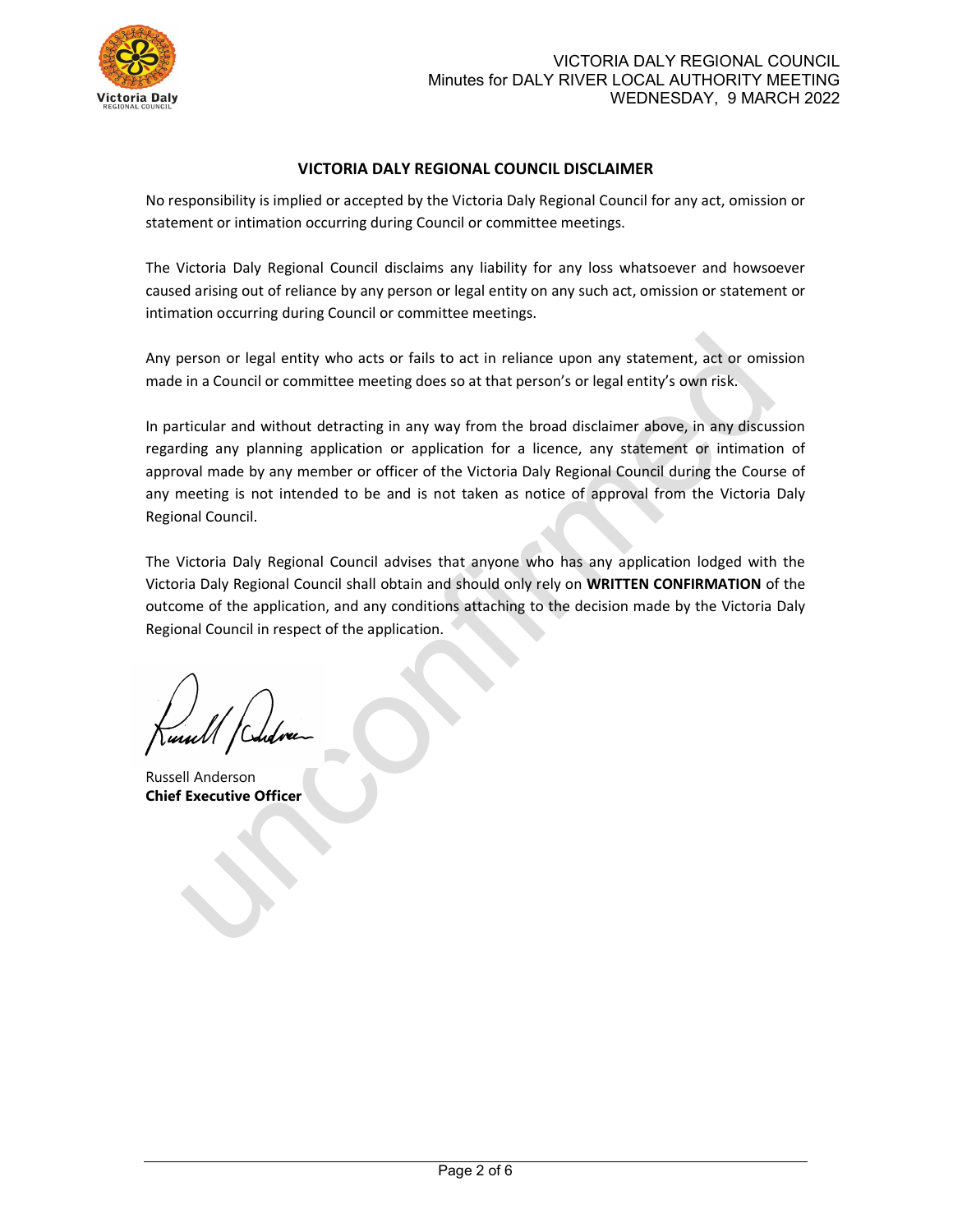

## **MINUTES**

### DALY RIVER LOCAL AUTHORITY MEETING

### WEDNESDAY, 9 MARCH 2022

#### 12:30PM

### VDRC BOARDROOM LOT 124

### 1 MEETING OPEN

The meeting commenced, the time being: 12:30pm

#### 2 WELCOME

Meeting Opened and welcome provided by Director of Council Operations – Matthew Cheminant.

Manager of Executive Services - Michelle Will gave a presentation regarding Local Authority overview to the new Board.

### 3 ATTENDANCE AND APOLOGIES

### Attendance:

| <b>Members:</b>      | Peter Hollowood<br><b>Brian Muir</b><br>Mark Mullins<br>Wayne Buckley (arrived $@$ 1:00pm)                                                                                                     | Nadine Daly<br><b>Robert Austral</b>                    |
|----------------------|------------------------------------------------------------------------------------------------------------------------------------------------------------------------------------------------|---------------------------------------------------------|
| Apologies:           | <b>Councillor Andrew McTaggart</b>                                                                                                                                                             |                                                         |
| <b>VDRC Guests:</b>  | Michelle Will (Manager of Executive Services)<br>Matthew Cheminant (Director of Council Operations)<br>Pat Hollowood (Council Operations Manager)<br>Rupak Halwai (Executive Services Officer) |                                                         |
| <b>Minute Taker:</b> |                                                                                                                                                                                                | Ingrid Schreiner (Council Operations Assistant Manager) |
| <b>Visitor:</b>      |                                                                                                                                                                                                | Hon. Dheran Young - Member for Daly River               |

#### 4 INVITATION FOR DEPUTATIONS TO PRESENT/SPEAK

MLA Dheran Young Introduced himself as the newly elected Member for Daly and will be travelling to all Local Authority Meetings in his elected region for the same purpose.

MLA Young stated he will be implementing Mobile Offices every 2 to 3 months in various localities with intention that members of communities may have access to Mr Young to raise any issues with him. Any topics brought up he can then proceed to liaise with Ministers and advocate on behalf of the people.

Mr Young stated that he is also following up on action items i.e. such as Mental Health Services.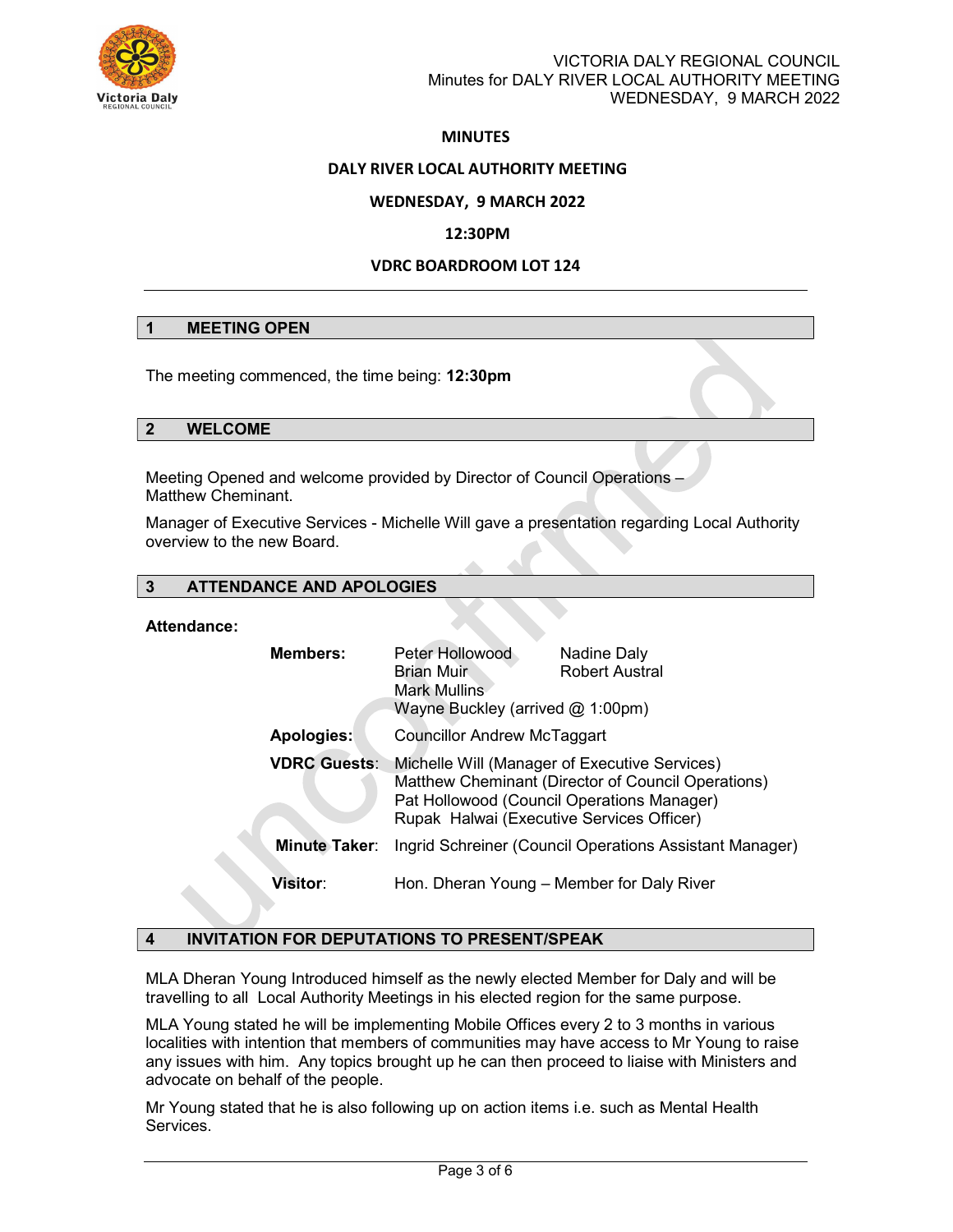

## 5 ELECTING A CHAIRPERSON

- 5.1 Nominations by Self for Chairperson: Peter Hollowood , Wayne Buckley Elected : Peter Hollowood
- 5.2 Nomination by Peter Hollowood for Vice Chair : Nadine Daly

Elected : Nadine Daly, elected unopposed

| 5        | <b>Electing a Chairperson</b>                                                                                              |
|----------|----------------------------------------------------------------------------------------------------------------------------|
| 001/2022 | <b>MOTION:</b>                                                                                                             |
|          | 1. That the Daly River Local Authority nominates a Chairperson for a<br>period of:                                         |
|          | Twelve (12) months<br>B.                                                                                                   |
|          | 2. That the Daly River Local Authority undertake a secret ballot for the<br>position of Chairperson and Deputy Chairperson |
|          | 3. That the Daly River Local Authority appoint Peter Hollowood as<br>Chairperson for a period of 12 months                 |
|          | 4. That the Daly River Local Authority appoint Nadine Daly as Deputy<br>Chairperson for a period of 12 months              |
|          | Resolution: Carried unanimously                                                                                            |

# 6 CALL FOR ITEMS OF GENERAL BUSINESS

NIL

# 7 CONFIRMATION OF PREVIOUS MINUTES

## Minutes of the Daly River Local Authority Meeting held on 3 November 2021

## 002/2022RECOMMENDATION:

That the minutes be taken as read and be accepted as a true record of the Meeting.

Moved: Local Authority Member Brian Muir Seconded: Local Authority Member Mark Mullins Resolution: Carried

Discussion ensued in regards to Water Allocation Plan - Personal Letters have been written

Hon. Dheran Young spoke in regards to communication with Mitch Hart, manager of the NT Environment Centre and he will speak to Minister Lawler.

Discussion continued in regards to concerns over water usage and river health in this region.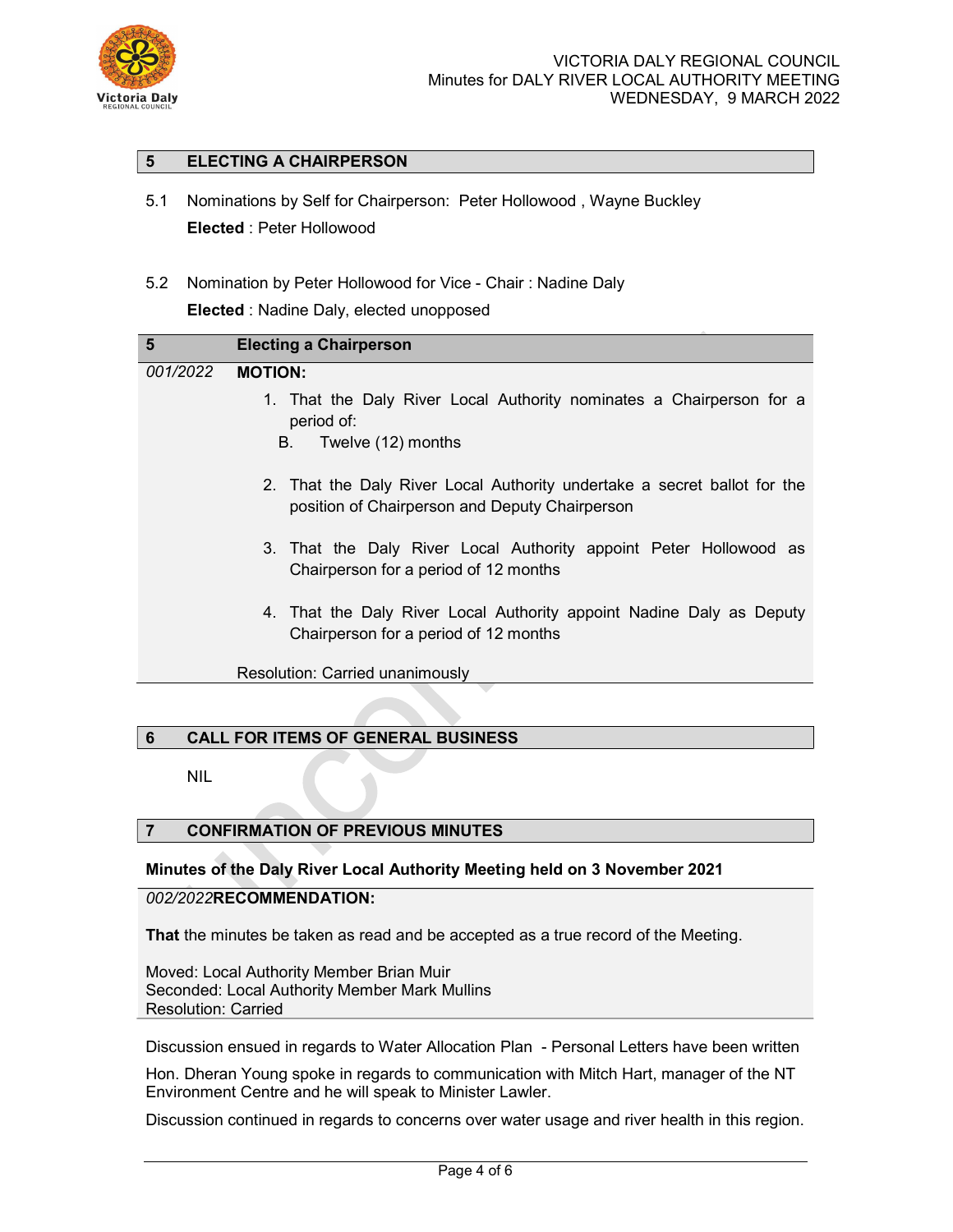

## 8 BUSINESS ARISING FORM PREVIOUS MINUTES

8.1 Pool Shade Cover (resolution 2106-135) Allocation of 37,000 awaiting funds From Gov.

## 9 INCOMING AND OUTGOING CORRESPONDENCE

9.1 "Rates and Waste Charges Revenue Chart" Matthew Cheminant spoke in regards to this Report.

## 10 REPORTS

10.1 Local Authority Resources

## MOTION:

That the Daly River Local Authority:

A. Receive and note this report.

| 10.2     | <b>Daly River Local Authority Financial Report</b> |
|----------|----------------------------------------------------|
| 003/2022 | <b>MOTION:S</b>                                    |
|          | That the Daly River Local Authority:               |
|          | Receive and note this report.<br>A.                |
|          | Moved: Local Authority Member Brian Muir           |
|          | Seconded: Local Authority Member Mark Mullins      |
|          | <b>Resolution: Carried</b>                         |
|          |                                                    |

 $\Delta \lambda$ 

10.3 Nauiyu Community Report

004/2022 Motion:

A. That this report is received and noted

Moved: Local Authority Member Wayne Buckley Seconded: Local Authority Member Robert Austral Resolution: Carried

## 11 QUESTIONS FROM THE PUBLIC

NIL

#### 12 GENERAL BUSINESS

**12.1** It was proposed for a Regional Planning Meeting to be held on Wednesday the 13<sup>th</sup> of April – time to be advised.